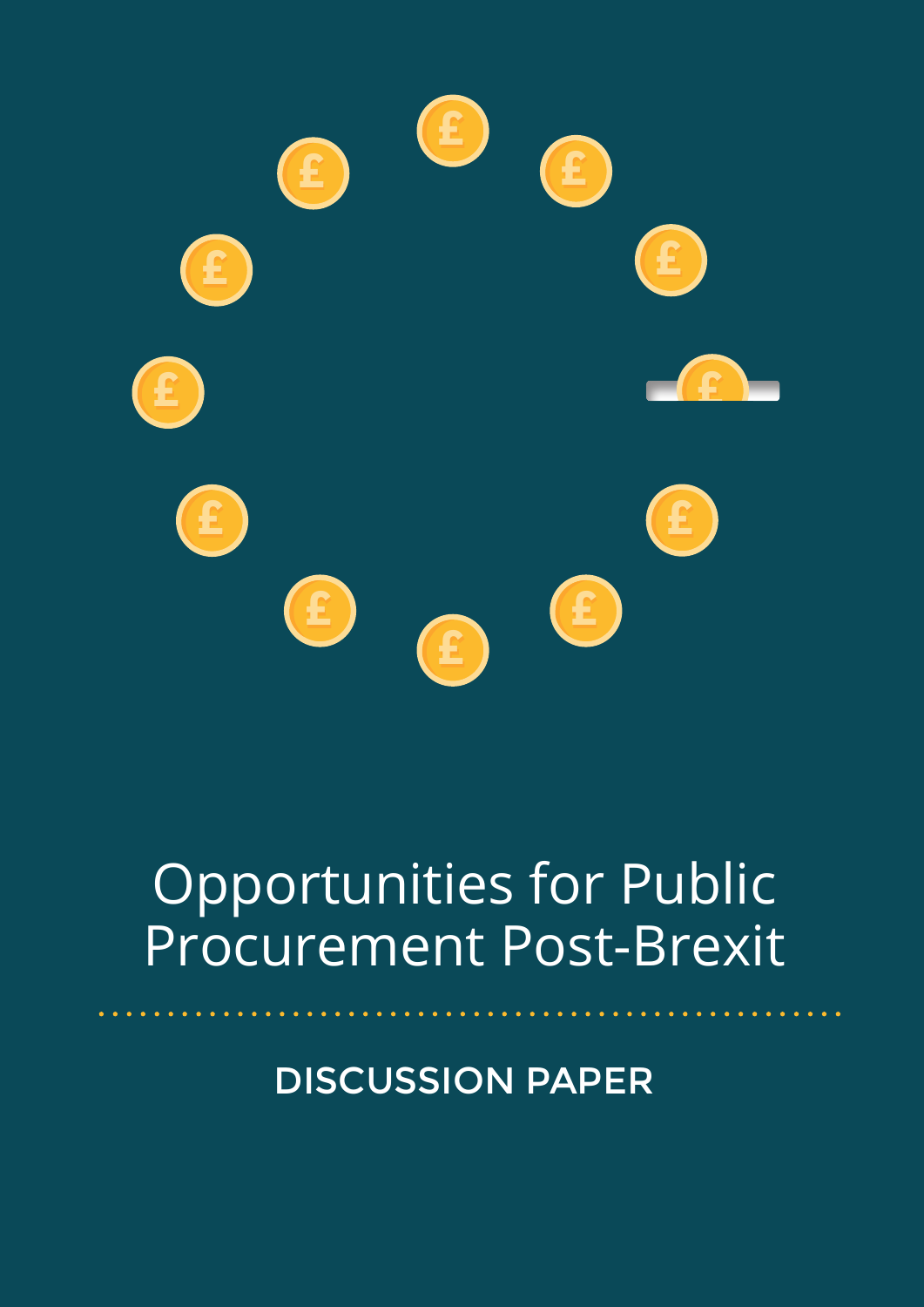

Established in 1986, CLES is the UK's leading, independent think and do tank realising progressive economics for people and place. Our aim is to achieve social justice, good local economies and effective public services for everyone, everywhere.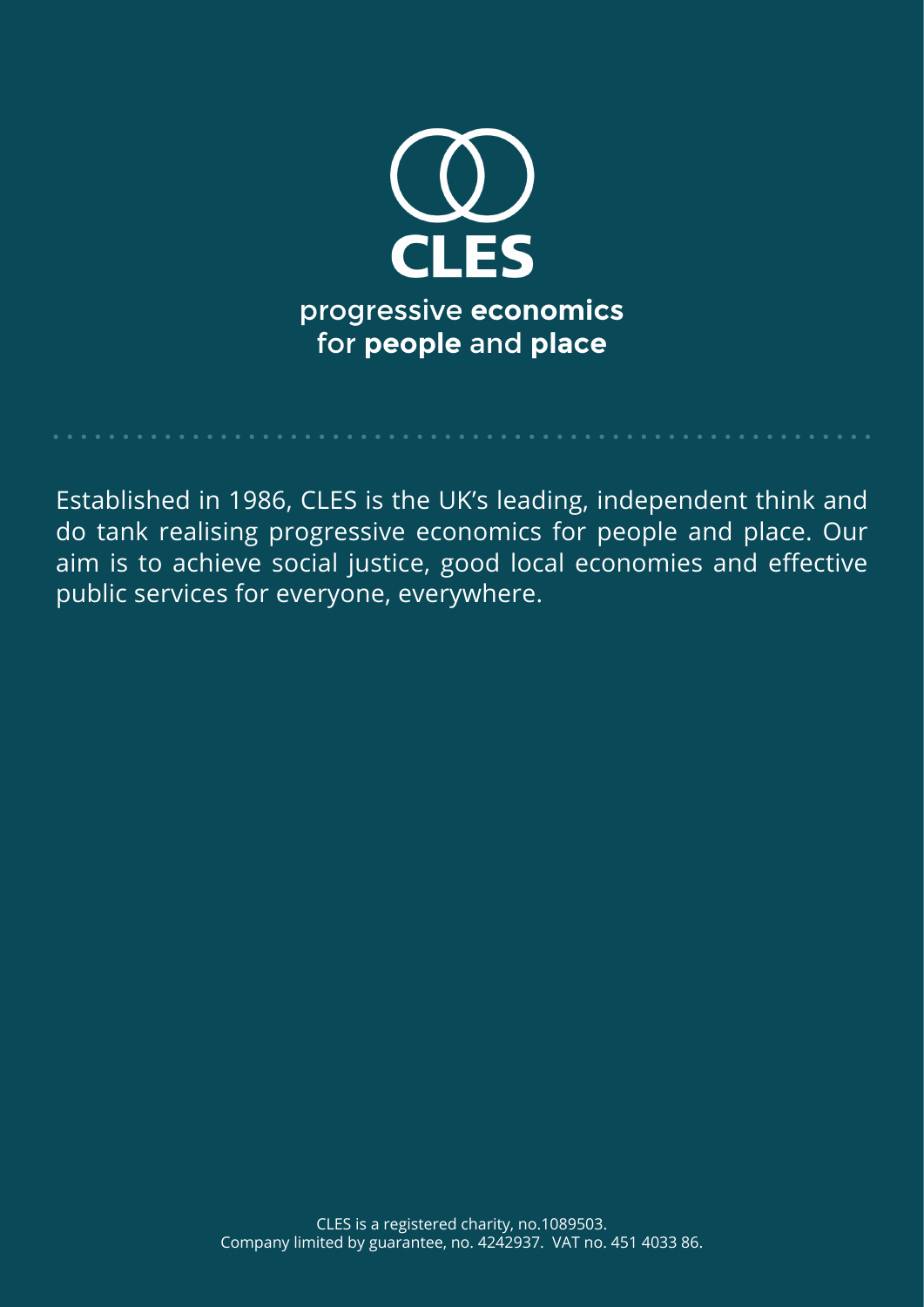# Opportunities for Public Procurement Post-Brexit

DISCUSSION PAPER

. . . . . . . . . . . . . . . . . .

<u>a a a a a a a a a</u>

**Published by** Centre for Local Economic Strategies (CLES)

> **Date** October, 2017

First published: Centre for Local Economic Strategies, Manchester, October 2017. © Centre for Local Economic Strategies, 2017. ISBN: 1 870053 91 5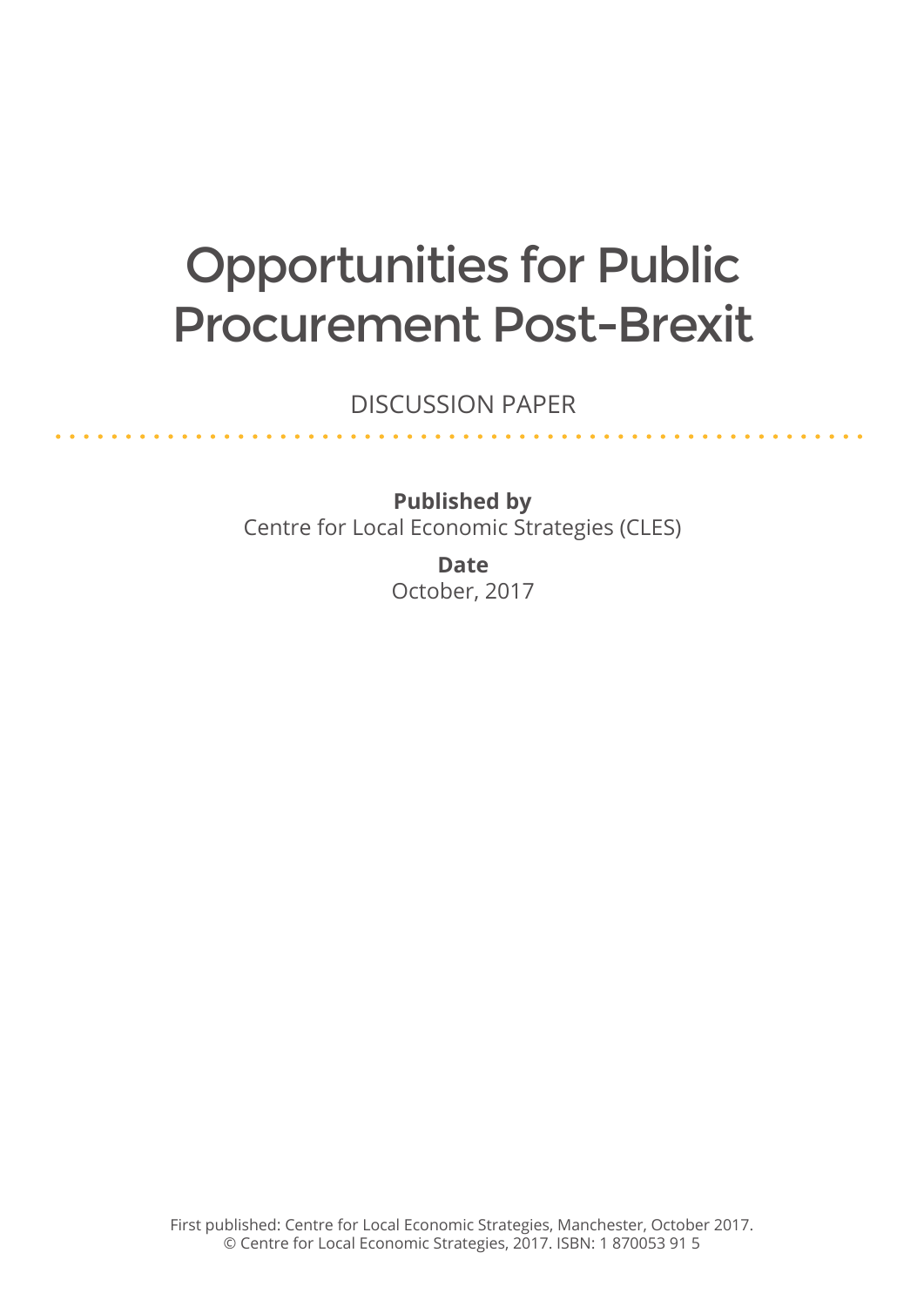# **Contents**

| <b>Introduction</b>                        | 5  |
|--------------------------------------------|----|
| <b>EU and UK policy framework</b>          | 6  |
| 10 years of progressive procurement        | 8  |
| A post-Brexit procurement policy framework | 10 |
| <b>Conclusion</b>                          | 18 |
| <b>About the author</b>                    | 19 |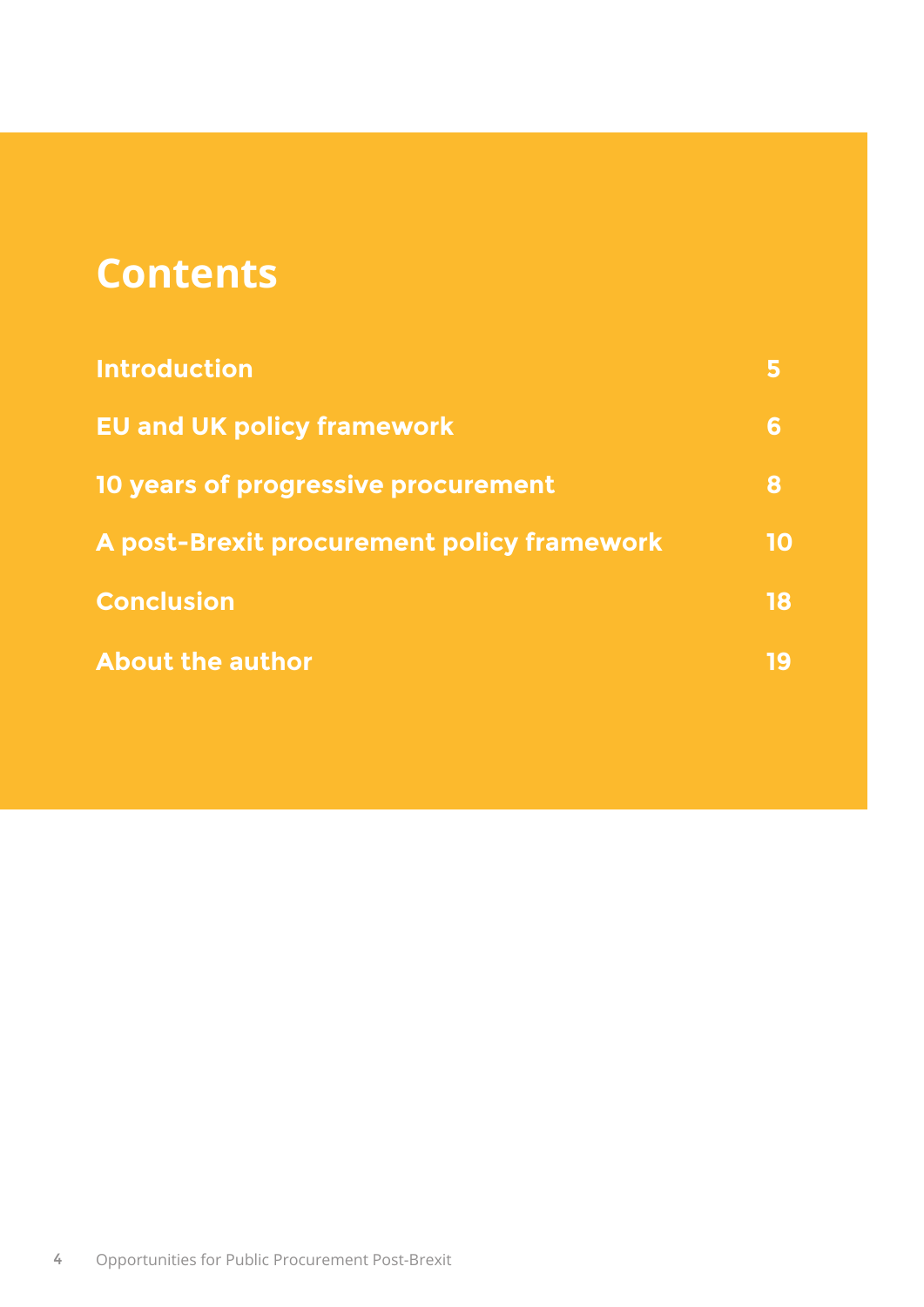

# Introduction

Procurement is one of the main levers that places can use to build local wealth. How anchor institutions purchase goods and services can bring direct benefits for local business and organisations and indirect benefits for the local economy, social economy and people. This paper outlines the need to progress the way we think about procurement, and how central government and places can achieve this progress in a post-Brexit context.

The Centre for Local Economic Strategies (CLES) is the UK's leading think and do tank dedicated to progressive economics for people and place. A key component of CLES' work is local wealth building, to ensure that places harness and maximise the potential of their existing wealth. This wealth comprises of public and private anchor institutions, the assets of the place in physical and human terms, and the activities that places undertake which enhance wealth and maximise benefits for the local economy and communities.

Over 10 years, CLES has undertaken work across Europe to change how public procurement is undertaken; from a process framed by orthodoxy and bureaucracy, to one which is progressive and brings local economic, social and environmental issues to the fore. Our work with Manchester City Council has enabled a significant increase in spend in the local economy, and shifted the behaviour of procurers and suppliers. Brexit will

have a significant impact on local economies as funding, especially for regeneration, decreases. However, CLES argues that Brexit presents an opportunity to further progress how public procurement is undertaken in a UK context, utilising the principles pioneered by CLES. We need national legislation and an associated framework which shapes the way central government undertakes procurement; and more localised frameworks and approaches which are developed cooperatively by anchor institutions and shaped by local economic, social and environmental challenges.

For CLES, the re-shaping of procurement legislation, policy and practice is not an isolated change but part of a new economic urban agenda for the UK. We need to localise, socialise, and democratise the UK economy and ensure that social justice and environmental sustainability are not simply hopes, but central objectives.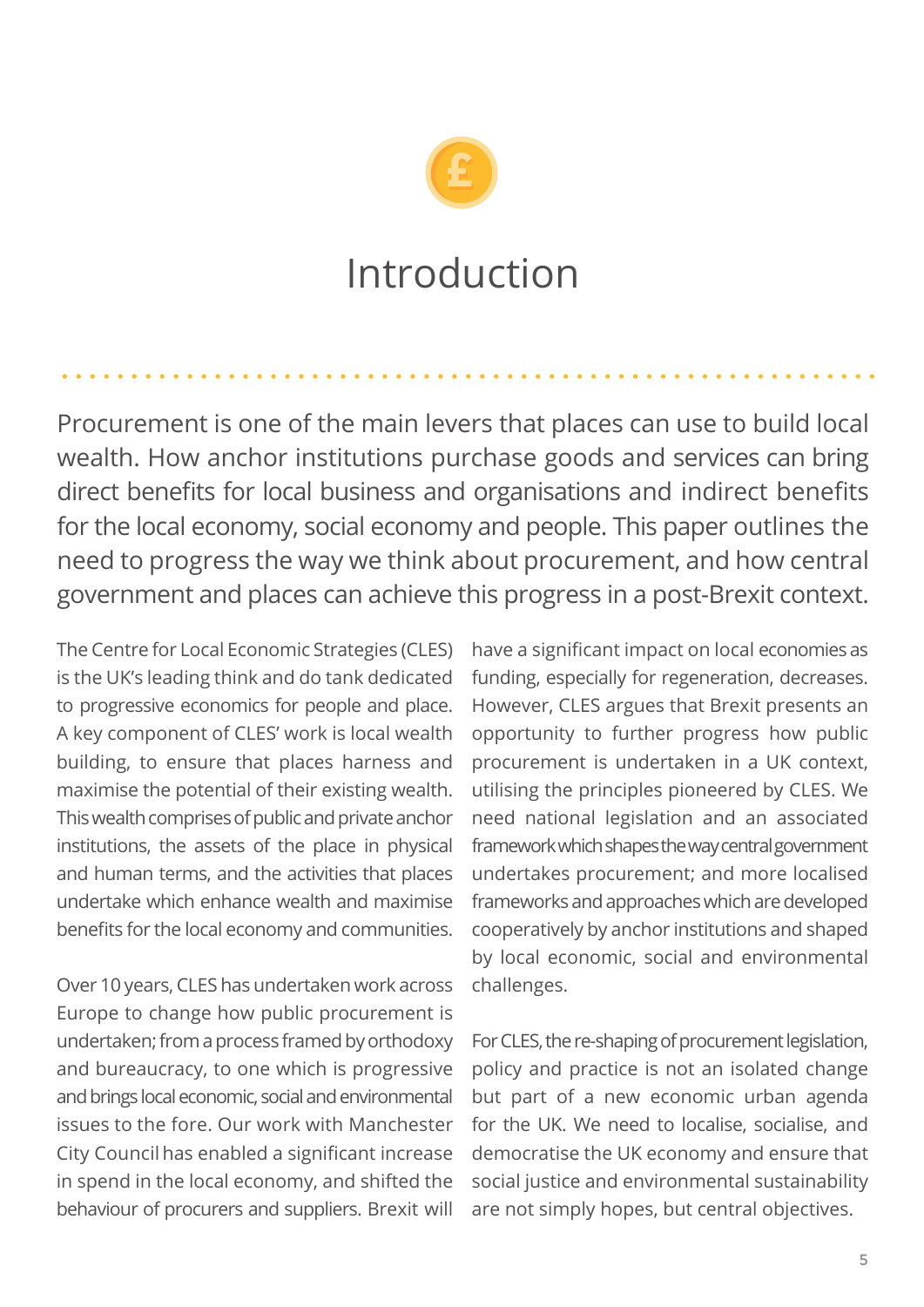

# EU and UK policy framework

We purchase goods and services almost every day of our lives as consumers. We make decisions based on a number of factors which are defined by our personal values and circumstances. For many people, a mix of these factors define what, when, where, why and how they buy products. These factors include: the cost; the shop or service provider we are buying it from; where it has come from geographically; the ethics of the organisation producing the product or service; and the quality.

The process of public procurement in theory is no different. Across the globe, central governments, local governments, health providers, and police forces (amongst others) buy goods and services. The difference in public procurement is that it is framed by a much more formal, complex and bureaucratic process than individual consumerism given the nature and scale of the goods and services being procured.

Across the Member States of the European Union (EU), and since the signing of the Treaty of Rome in 1957, the process of public procurement has been framed by specific Procurement Directives, the most recent of which were signed in 2014. Historically, the primary principles of EU Procurement Directives have focused upon:

- 1. ensuring competition in the process and the movement of goods and services across borders;
- 2. ensuring procurement is undertaken in a legally compliant and risk averse way; and
- 3. ensuring procurement is undertaken in an efficient manner, with cost the predominant decision-making criteria.

This has often meant that wider factors around human rights, local economic development and environmental sustainability, for example, have been marginalised in the decision-making process. The 2014 EU Procurement Directives sought to redress the balance between compliance and wider factors in procurement through the inclusion of three important futher principles.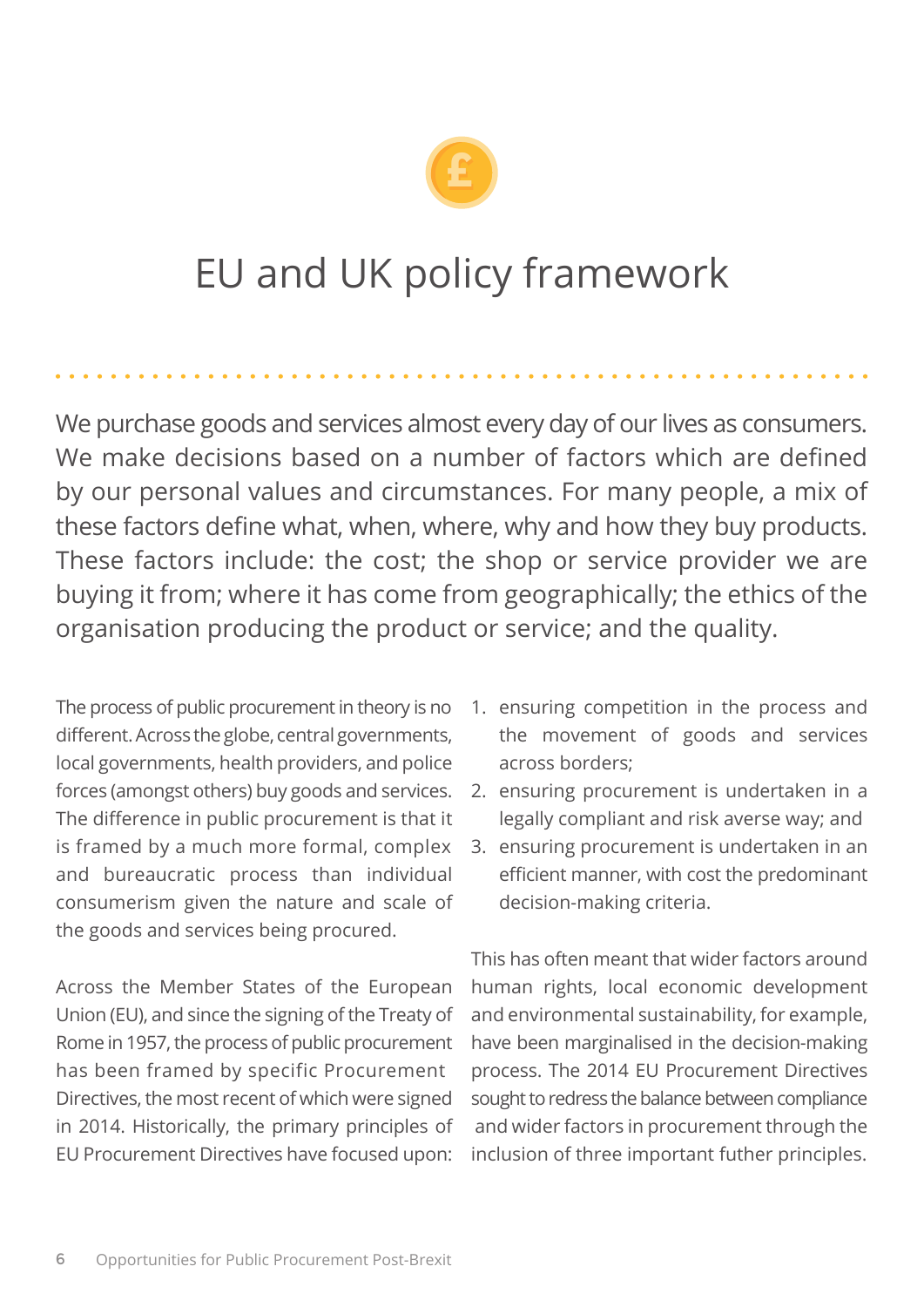- 1. The Directives talk about the importance of flexibility in procurement so that processes are more reflective of the nature of the good and service being procured and its value, thus making it simpler.
- 2. They talk about the importance of Small to Medium Sized Enterprises (SMEs) to national economies and the need to procure more of them.
- 3. And they talk about the need for the process of procurement to be linked to and address wider social and environmental goals.

In the UK, the European Procurement Directives were transposed into UK level law in 2015 and drive the way in which our public bodies buy goods and services. In addition to European level legislation, public procurement in the UK is also framed by the Public Services (Social Value) Act 2012, which seeks to ensure that considerations of local economic, social and environmental concern form part of the procurement process and particularly decision -making. The emphasis of the Act is upon services and contracts above the existing EU defined threshold values.

Despite this theoretical legislative desire to shift the balance of procurement so that it is about BOTH legal compliance and efficiency AND effectiveness and social value; evidence of real progressive procurement policy and

practice is patchy. As such, all bar the most progressive procurers remain tied to traditional and bureaucratic methods of procurement, framed by European legislation, and underpinned by cost and the need to utilise procurement to make efficiency savings. Brexit is an opportunity to shift policy, mindsets and practice around procurement, based on existing, proven experience.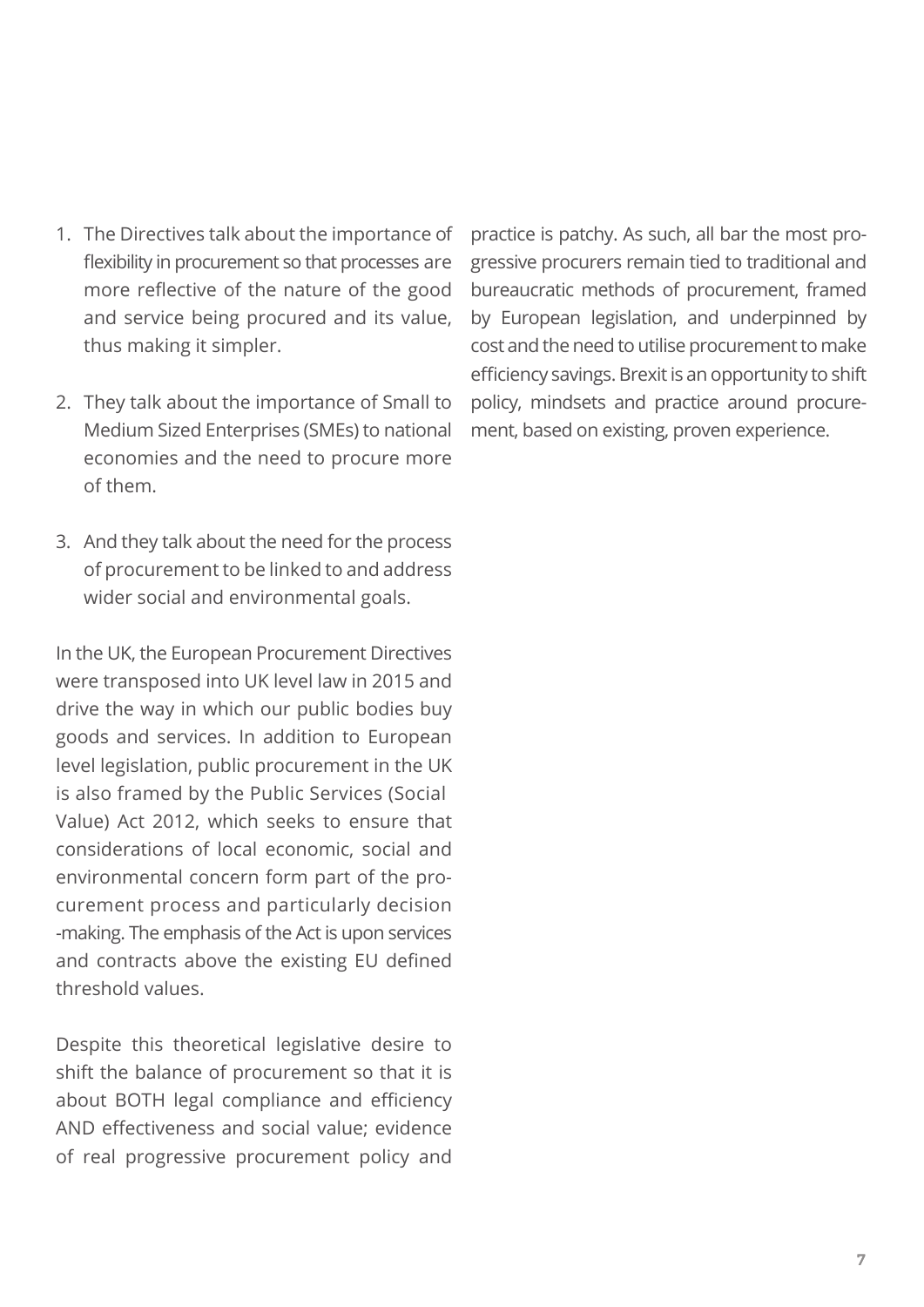

# 10 years of progressive public procurement

CLES has worked with procurement officers in local government and other anchor institutions, over the last 10 years. We have challenged the orthodoxy of the traditional approach to procurement to make the process more progressive and beneficial to local economies.

### Our objectives at the outset of this engagement were three-fold.

- 1. To understand in-depth where procurement money went and particularly how much was spent in local economies and with particular types of supplier such as SMEs.
- 2. To shift the behaviour of procurers so that the process linked into the economic, social, and environmental challenges facing that locality and in turn linked to the priorities of wider place based strategy.
- 3. To encourage the suppliers delivering procurement contracts to be more socially responsible and deliver outcomes, beyond simply the provision of goods and services.

### Over the course of all our work we have learnt 12 valuable lessons...

1

European and UK national level procurement policy and strategy restricts progressive approaches at the local level, meaning a sometimes risk averse culture.

# 2

The function of procurement is not always aligned to wider place based challenges and associated strategy and priorities.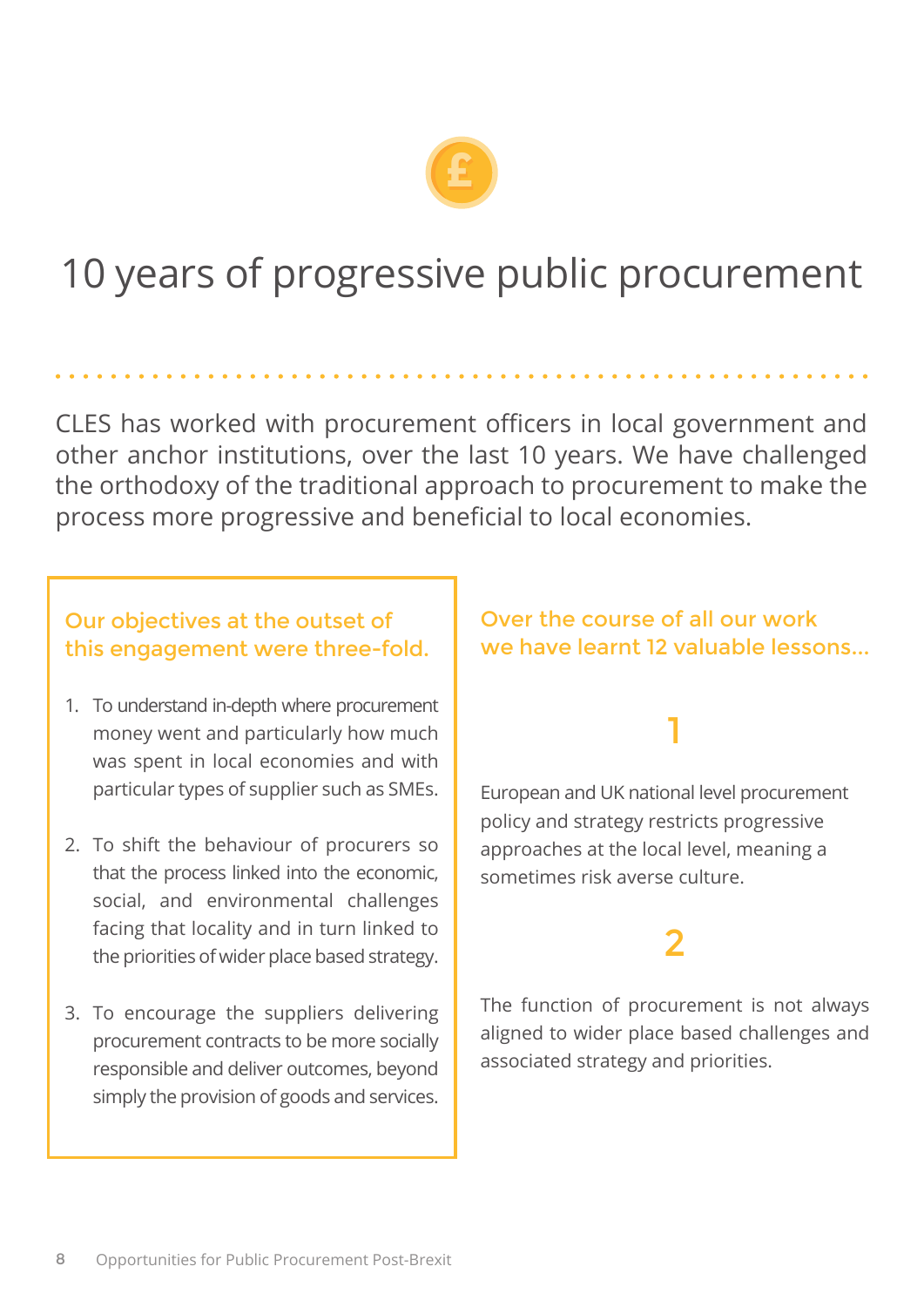# 3

Procurement is a cyclical process. It includes: designing the good or service (commissioning); engagement with the market (pre-procurement); gathering tender responses (procurement); evaluating tender responses (decision-making); delivering the good or service (delivery and monitoring).

## 8

Organisations looking to tender for procurement opportunities do not always understand what types of goods and services procurers in the public sector are looking to buy.

## 9

Procurers do not always understand their local market and their capabilities, capacity, skills and knowledge to deliver procurement contracts.

## 10

Organisations tendering for procurement opportunities do not always understand social value and procurers do not always explain what it is, or ask appropriate questions around it.

## 11

Social value focused tender responses can be generic and not address the outcomes which procurement can help to achieve. Social value can also be perceived and seen as increasing costs.

## 12

Contract management can focus too heavily on progress against a budget or timeframe; as opposed to focussing on achievement against social value outcomes as well.

# 4

Procurers do not always have an effective relationship with commissioners or economic development practitioners.

## 5

Procurers are taught in certain ways – to frame their decisions on criteria around cost and quality. Considering wider social value factors can be seen as novel and against the norm.

## 6

Innovation in procurement and commissioning for outcomes are valued, but not widely practised.

## 7

Anchor institutions do not always know where their existing procurement spend is going in geographical and sectoral terms.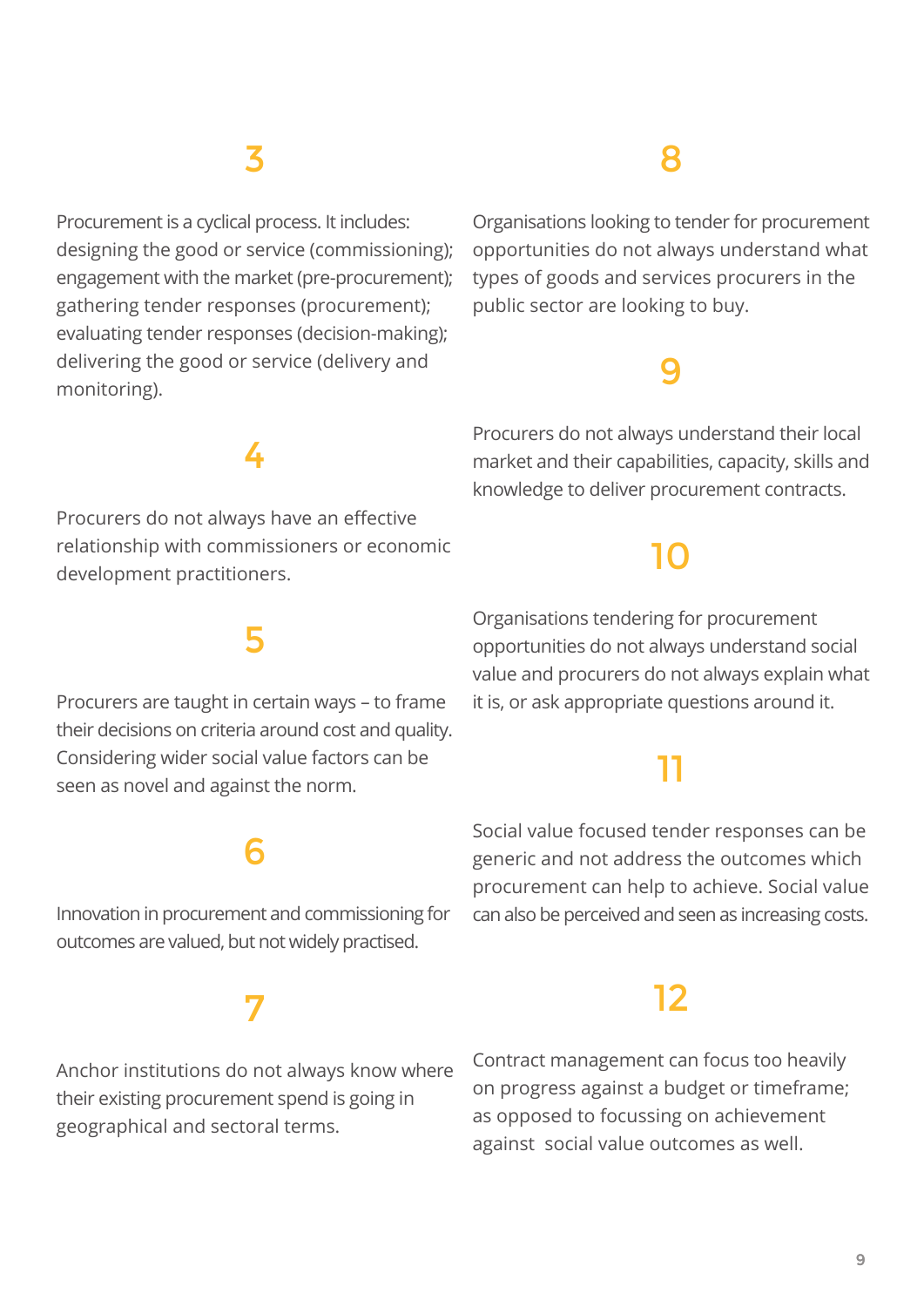

# A post-Brexit procurement policy framework

Utilising the policy context outlined earlier and the lessons learnt from CLES' work over the last 10 years, we can highlight a number of ways in which central government and places can progress procurement policy and practice moving forward in a post-Brexit environment.

#### There are two overarching means for central government.

#### **Develop overarching legislation and an associated policy framework**

Central government needs to develop legislation and an associated policy framework for procurement post-Brexit. This needs to be shaped by the existing principles of the European Procurement Directives, the existing Public Services (Social Value) Act, the CLES core lessons outlined above, and importantly the real experiences of places when it comes to undertaking procurement.

What is effectively required is a 'beefed up' Public Services (Social Value) Act which is applicable to local public procurers AND those in central government; and legislation where social value is not a consideration in procurement BUT a requirement. The legislation needs to recognise the relationship between public

procurement and a range of other factors including global issues such as: human rights, equality and diversity and economic development; and to UK level challenges around youth unemployment, low skills, and poor business sustainability, for example. These issues need to be at the forefront of all procurement activity, alongside the more traditional emphasis on cost and compliance. We need socially responsible legislation, with an associated policy framework which embeds wider social justice considerations.

#### **Apply framework to own procurements**

In recent years central government have been very good at developing legislation and policy around procurement for local authorities and other public institutions to adhere to; yet have not really applied the principles of such policy to their own practices. This relates notably to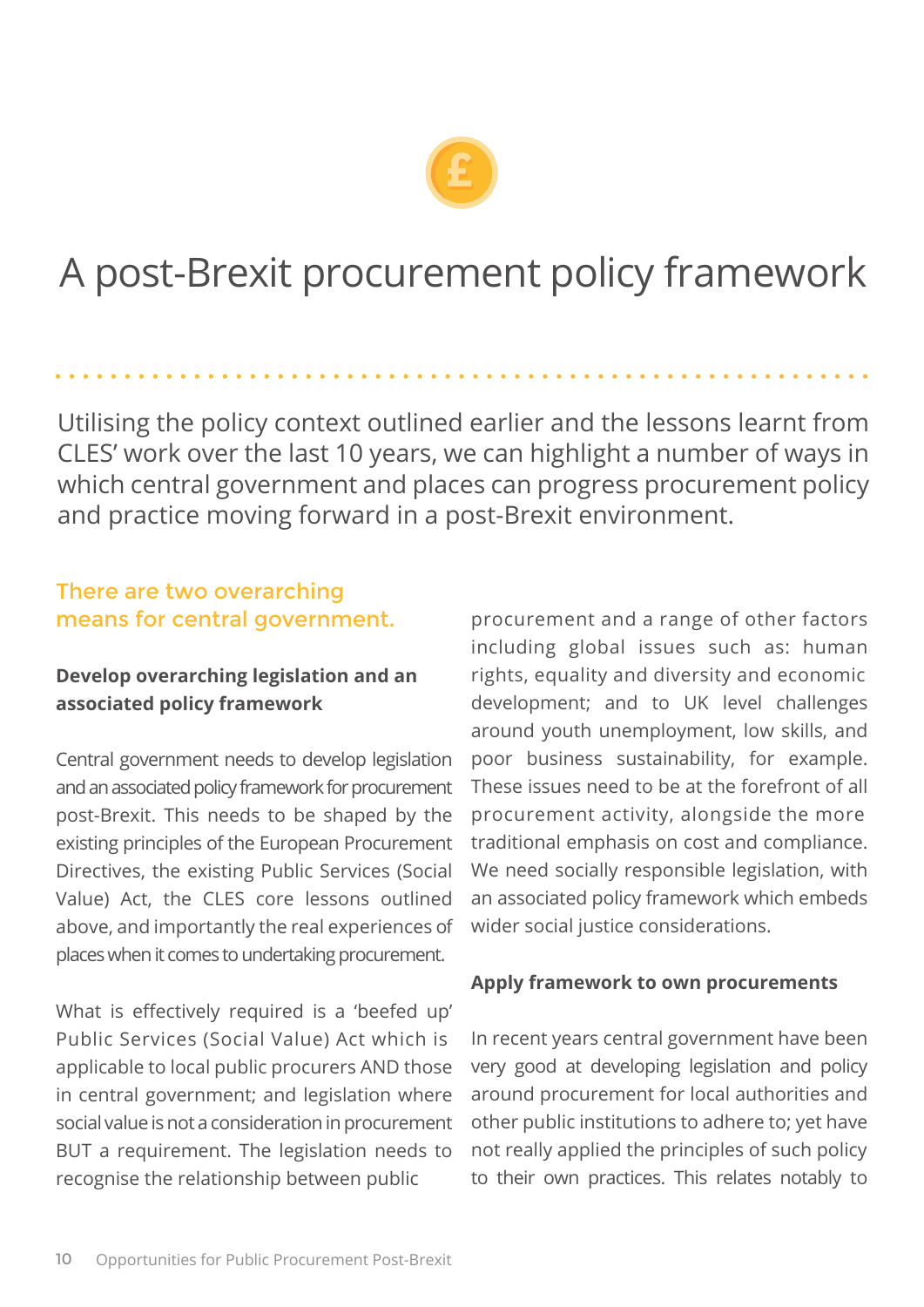SME delivery of central government contracts and embedding issues of social and environmental concern into the process. Central government is the largest public procurer and therefore needs to apply the socially responsible legislation and the associated policy framework to their own procurement cycle and subsequently the behaviour of their supply chain. This needs to be cross-departmental, but also owned by a specific and specialist unit. Post-Brexit there should be a socially just procurement unit within central government which drives forward the implementation centrally of the 'beefed up' social value focused procurement legislation as outlined above.

The legislation and associated policy framework also needs to be applicable to procurement activity at combined authority and local authority geographical levels (including the diversity of different types of local authority, including district councils). The socially responsible legislation and associated policy framework as described above needs to link intrinsically at the local level to the stages of the cycle of procurement: strategy; commissioning; tendering; decision-making; and delivery and monitoring. Below, we focus particularly upon how procurement can be used as a means of delivering wider local economic, social and environmental outcomes and the activities that need to be undertaken to make the process more progressive. Pre and post-Brexit these steps should define all place based procurement processes.

# Strategy

Places firstly need to be progressive in how they link procurement to wider challenges, strategy and policy. There are three of steps to this.

### Step 1 Develop a framework

The first thing places need to do is decide which issues or challenges they want procurement spend and activities to contribute towards. Many places will have common challenges around (for example): youth unemployment, low skills, and poor business sustainability and will have strategies which outline these challenges and associated priorities. Places (led by local authorities) therefore need to relate these challenges to procurement through collaboratively developing procurement outcomes frameworks – these are high level outcomes which places want the process of procurement to contribute towards.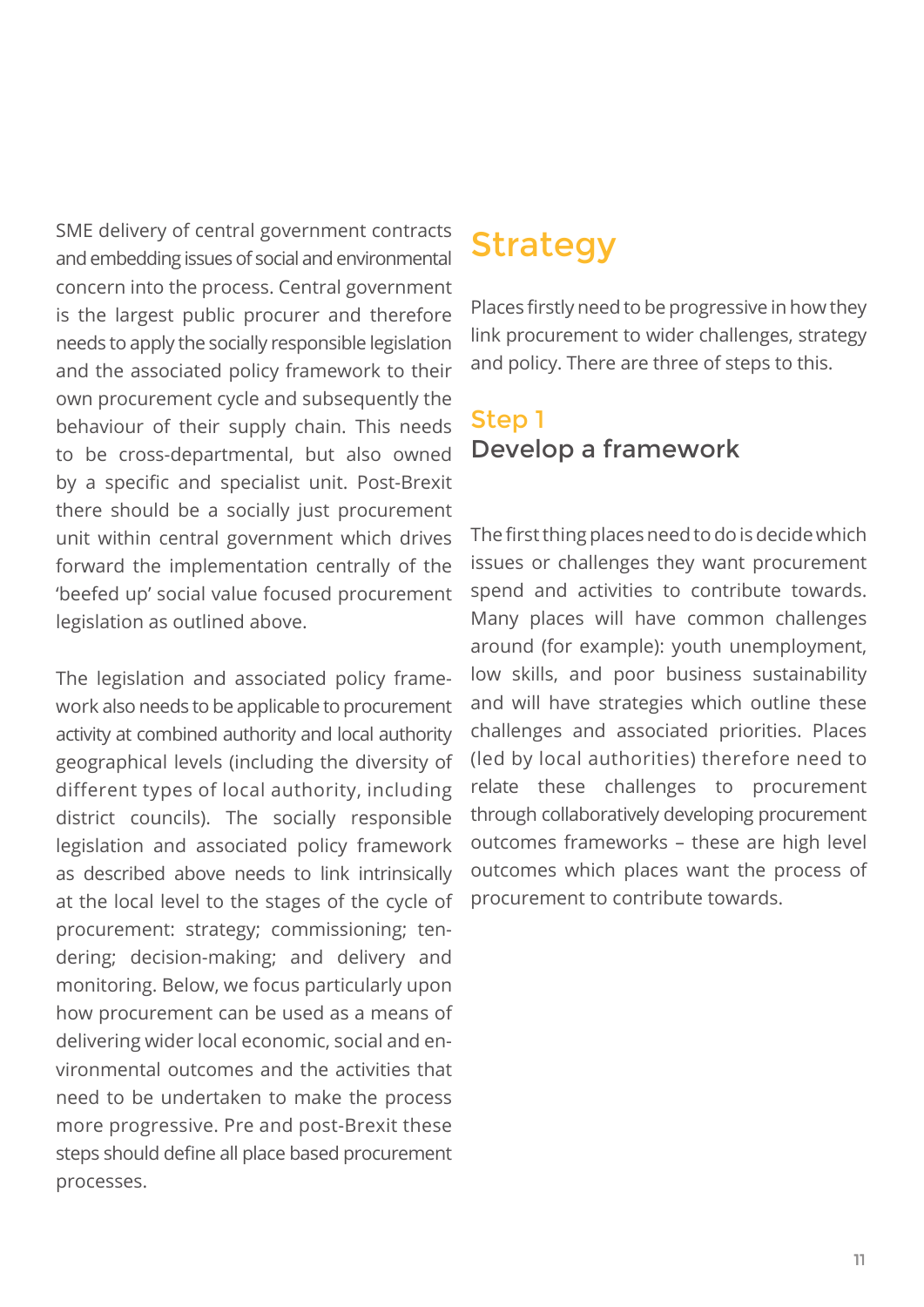### institutions use the framework Step 2 Ensure other anchor

 In terms of procurement processes, Once the procurement outcomes framework has been developed, places need to ensure that all commissioners and procurers across anchor institutions are utilising it as part of their processes. This would ensure a common approach to procurement across anchor institutions and a wider set of institutions responding to address common issues or challenges through the tender process.

### Step 3 Embed into commissioning and procurement practice

Once the procurement outcomes framework is embedded into the procurement strategies and policies of anchor institutions then it needs to become operational. Commissioners and procurers should be utilising it to frame every procurement which they undertake.

# Commissioning

The best point at which other issues beyond the nature of the good and service should be considered in commissioning and procurement is at the design of service stage. To ensure progression in procurement processes, commissioners should be asking themselves a series of questions around how the outcomes detailed in the procurement outcomes framework (as described above) link to the type of good or service they are looking to design. As such there are two steps in this:

### Step 4 Link outcomes to nature of good or service

Different outcomes will lend themselves to different goods and services and vice versa. For example, it might be relevant to create apprenticeships as part of construction commissions, but not for those relating to commissions around ICT. Commissioners at the outset of a design of a good or service therefore need to think about the types of wider outcomes which are potentially applicable.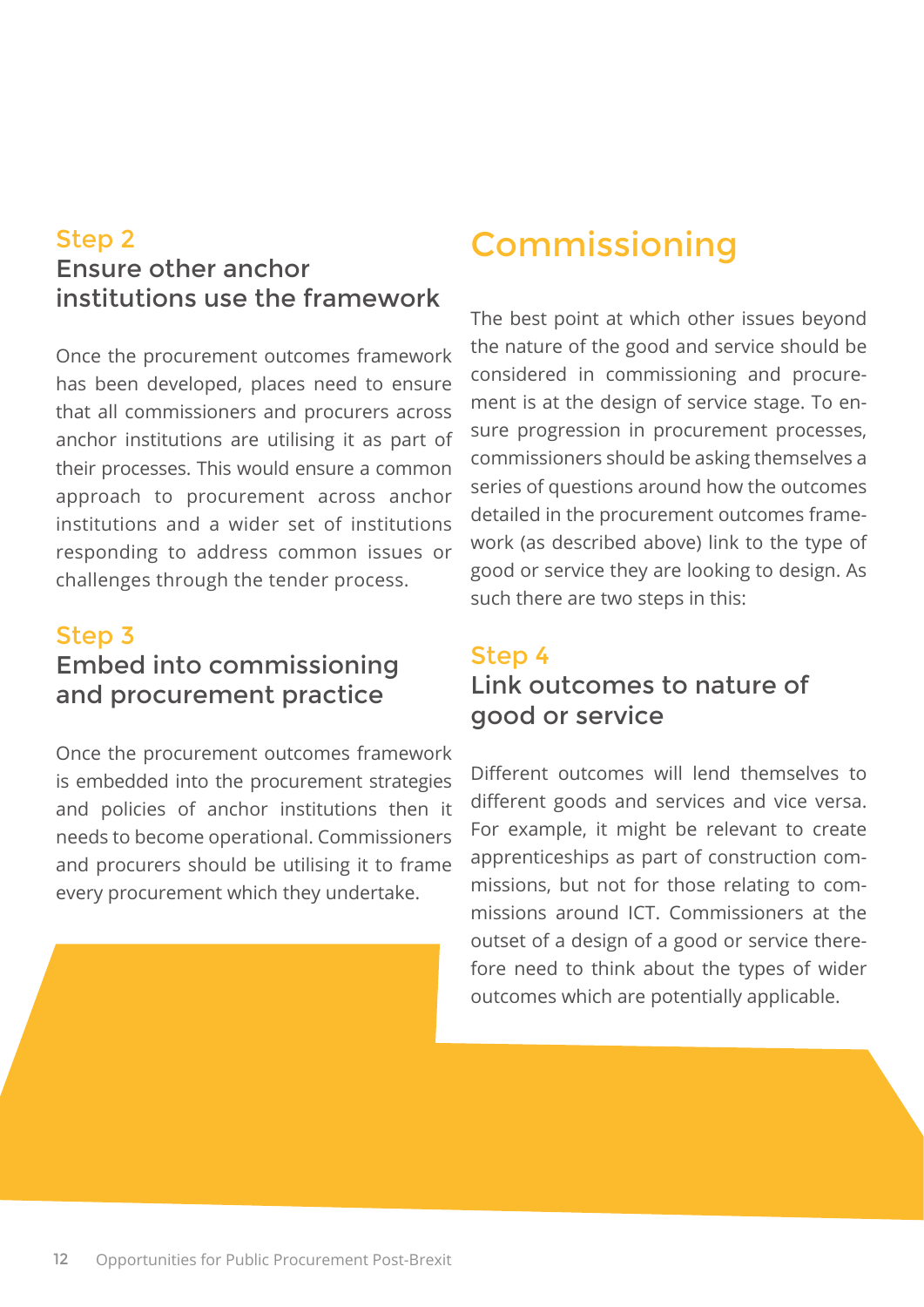### Step 5 Enable outcomes through the commissioning process

There are a number of mechanisms which places can instigate as part of the commissioning process which will potentially enable more diverse wider outcomes to be achieved. These will enable more social value or wider outcome conscious suppliers to bid for services. The mechanisms include:

#### **Encouraging Innovation**

Places can consider adopting a Public Procurement of Innovation (PPI) approach for relevant opportunities. In this, rather than adopting a traditional approach to procurement where a brief is developed and then sent to the market; it is left to the market to innovate and develop new solutions that address particular challenges and achieve particular outcomes. This is particularly opportune for combined authorities as they seek to re-design and co-design services.

#### **Engage with market**

Places could be engaging with potential suppliers in the lead up to procurement processes commencing. This can take the form of 'Meet the Buyer' events whereby the tender process is explained alongside the nature of the good or service being commissioned. However, this is also an opportunity to explain the types of wider outcomes which are being sought through a

particular opportunity and how in turn they will be weighted as part of the decision.

#### **Provide capacity building**

Places could provide capacity building support to SMEs and voluntary and community sector organisations in order to develop their skills around tendering for contracts. SMEs and voluntary and community sector organisations are proven to deliver greater local economic and social benefit through procurement, yet often face numerous barriers with the process.

#### **Encourage consortia development**

Linked to the point about capacity building identified above, places can also utilise the commissioning stage to encourage voluntary and community sector organisations in particular to work together to bid for procurement opportunities. This could be particularly prevalent for larger value contracts, where individual SME or voluntary and community sector organisations may be precluded from bidding due to the nature of the contract and the economies of scale which may be provided by larger organisations.

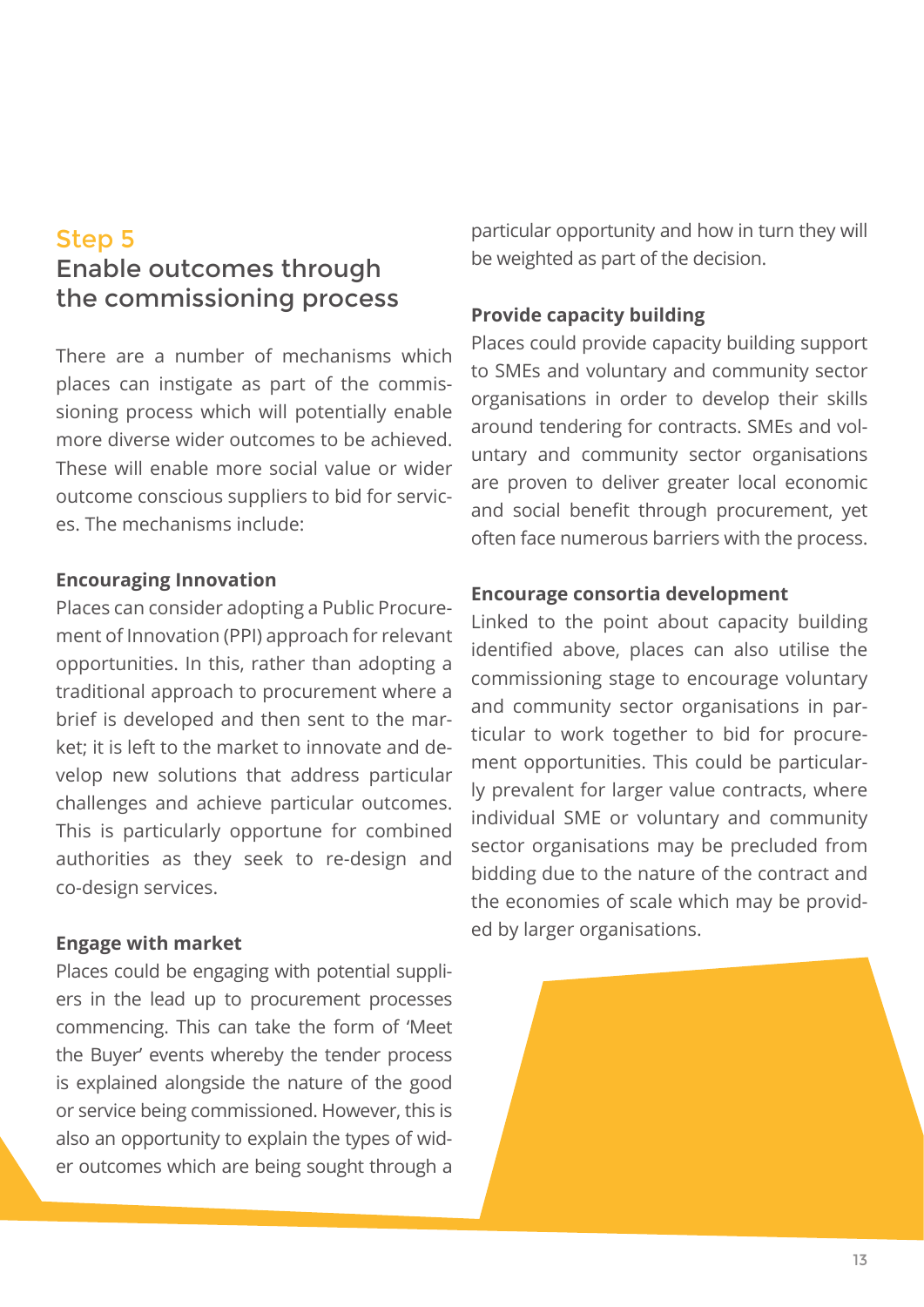## **Tendering**

Once the above activities around commissioning have been undertaken and commissioners have decided which wider outcomes they want to embed into procurement, then they need to do the following in the tendering or procurement stage to be progressive. There are two steps to this.

### Step 6 Set wider outcome weighting

Places need to decide what proportion of the decision-making process will be allocated to wider outcomes, alongside more traditional weightings around price and quality. There are two ways of doing this. The first is to adopt a blanket percentage across all procurements (for example 10%) or to do this on a case by case basis, whereby the percentage attributed to wider outcomes is relevant to the nature of the good or service being procured.

### Step 7 Ask wider outcome focused questions

Places need to ask questions relating to the types of wider outcomes that they are seeking to achieve through procurements. If the wider outcome is around creating jobs they could ask 'How many new jobs will you create through this contract which are additional to what you would be creating anyway?' If the wider outcome is around the voluntary and community sector they could ask: 'As part of the delivery of this contract, what support will you provide to voluntary and community sector organisations?'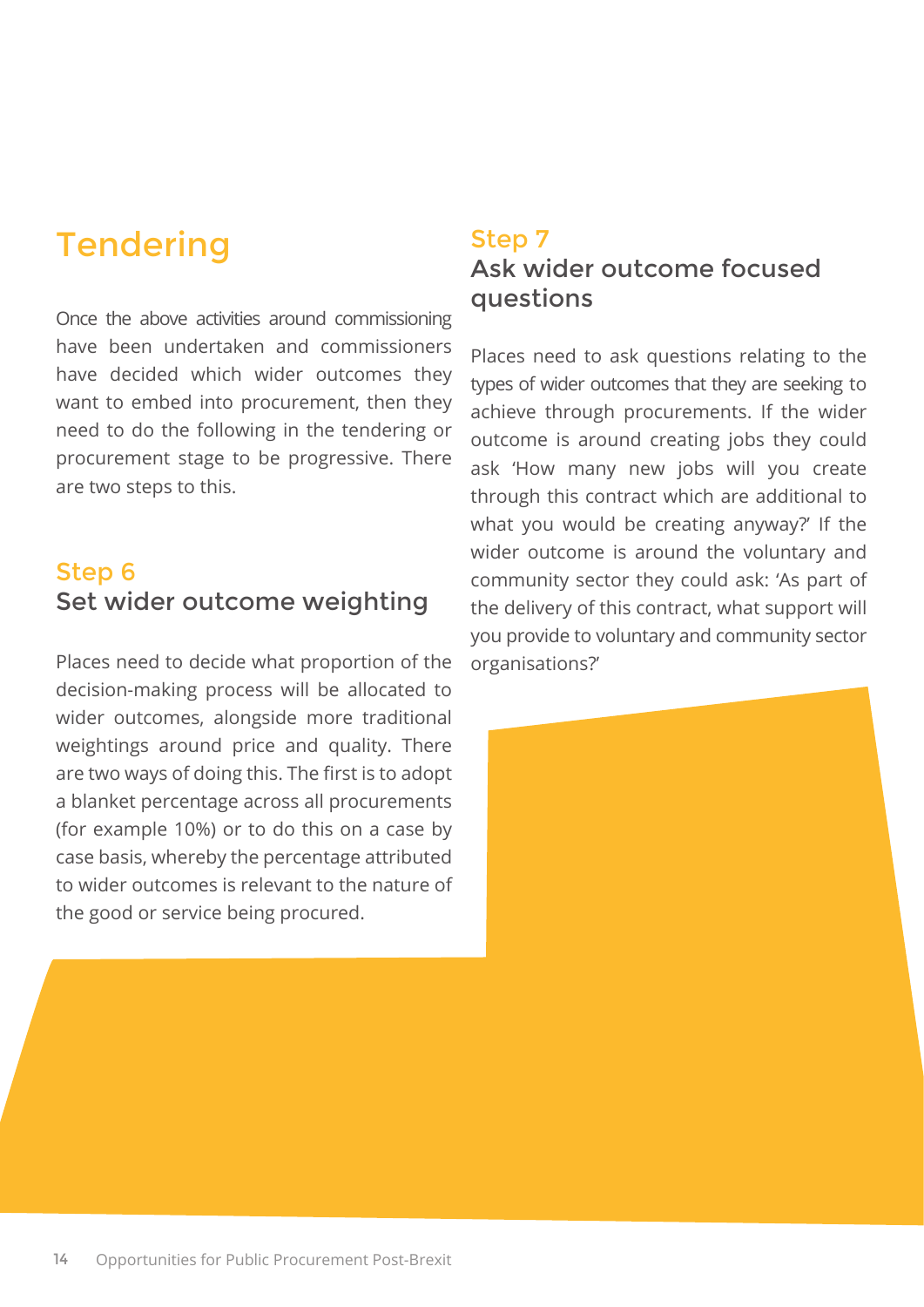# Decision-making

Once questions have been devised around wider outcomes as part of the tender process, there is a need to develop a means against which tender responses in relation to those wider outcomes can be scored in order to be progressive. This needs to be consistent for all bids and proportionate to the size of contract. There is one step to this.

### Step 8 Choose a methodology for scoring

There are three ways of scoring wider outcomes, with the method utilised dependent on the nature of the question being asked and the types of wider outcomes sought. The scoring mechanism would need to be locally defined by the procuring organisation, but could use the following as the basis.

#### **Quantitative**

Some questions lend themselves to being scored on a quantitative basis – 'how many?' questions. For example, a question about a measure to create jobs could be 'How many new jobs will you create through this contract in addition to what you would be creating anyway?', and scored as follows:

- 1-2 jobs  $2\%$ ;
- 5-6 jobs  $-6\%$ ;
- $3-4$  jobs  $-4\%$ ; • 7-8 jobs – 8%
	- 9-10 jobs 10%;

#### **Qualitative**

Other questions lend themselves to being scored on a qualitative basis – 'what?' questions. For example, a question about support for the voluntary and community sector such as 'As part of the delivery of this contract, what support will you provide to voluntary and community sector organisations?', could be scored as follows:

- A large range of quality support activities offered to the voluntary and community sector – 10%;
- A medium range of support activities offered to the voluntary and community sector – 5%;
- A low range of support activities offered to the voluntary and community sector – 2.5%;
- No evidence of support activities offered to the voluntary and community sector – 0%.

#### **Pass/fail**

Questions may also lend themselves to being scored on a pass/fail basis – 'do you' questions. For example, an environmental management question could be 'Do you have an environmental management strategy?', and scored as follows:

- Pass: environmental management strategy in place – 10%;
- Fail: no environmental management strategy in place – 0%.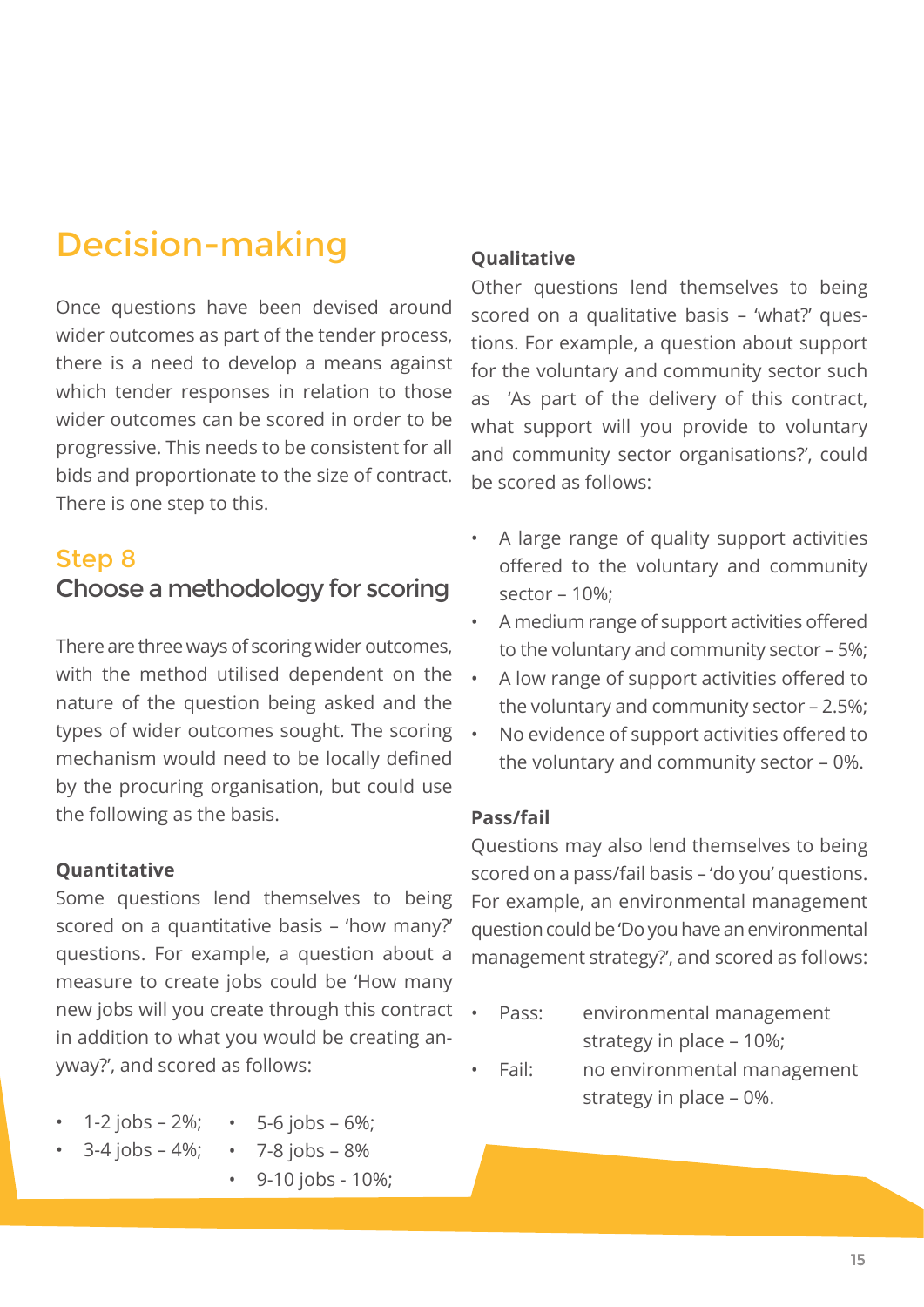# Delivery & Monitoring

The final stage of being progressive in procurement is around delivery and monitoring. Suppliers will have now detailed which wider outcomes they are going to contribute towards and a decision will have been made with wider outcomes forming part of the process. This now needs to follow through into the delivery of the contract and associated monitoring. It is important to note that the stage of monitoring is often the one which public authorities struggle with most. There are three steps to this:

### Provide signposting to support to deliver wider outcomes

Places should not just leave it to suppliers to deliver wider outcomes. There are a range of types of support and signposting that can be provided, including links into employment support programmes, links into voluntary and community sector organisations, and advice and tools around measuring carbon. Places should actively provide this support to enable the best possible outcomes to be achieved.

### Step 9 Embed wider outcomes into contract terms and conditions

Places need to take the aspects and quantity of wider outcomes detailed by the successful supplier in their tender responses and translate these into terms in contracts. This will ensure that both suppliers and those commissioning goods and services know what is being delivered contractually as part of a good or service contract and what is being delivered in relation to wider outcomes.

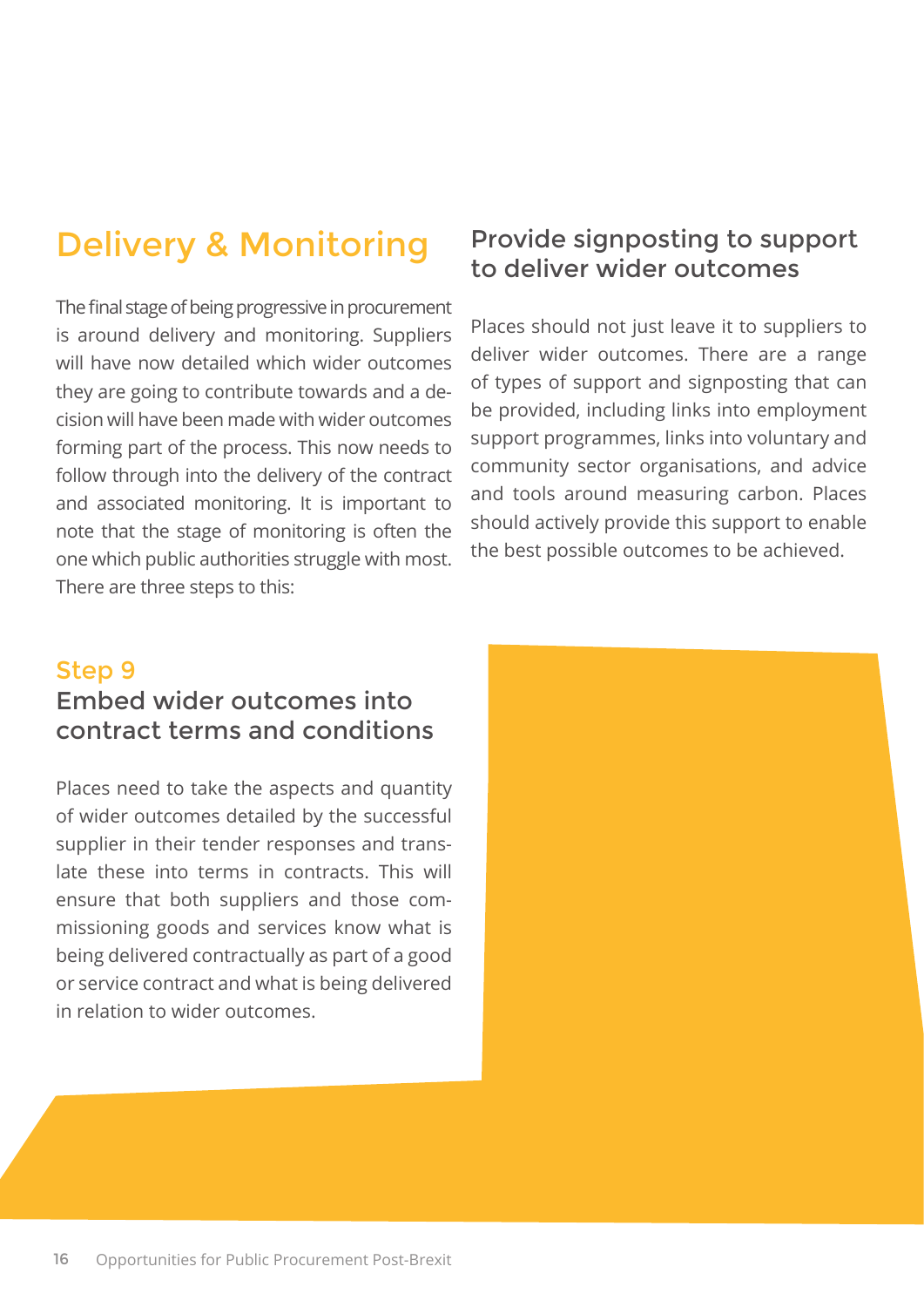### Formally contract manage and monitor on wider outcomes

There are two main ways of monitoring the impact of procurement spend and activities. The first is on a contract by contract basis, with the second on a collective basis across all procurement spend.

#### **Contract by contract basis**

To monitor impact and wider outcomes on a contract by contract basis there are two main techniques undertaken on a relationship or contract management basis with individual suppliers:

- The first is on a quantitative basis, so for questions such as 'how many jobs have you created?' to ask suppliers to provide a number (plus supporting evidence) either during the life of the contract, or upon completion.
- The second is on a qualitative basis, so again for the jobs question, there may be an emphasis on collecting information about the sustainability of the jobs created or the implications that job creation has had on an individual's life (again this can be done during the life of the contract or upon completion).

This enables robust information to be collected and impact to be demonstrated.

#### **Collective basis**

To monitor impact and wider outcomes on a collective basis there are two main techniques which can be utilised:

- Where places have undertaken baseline spend analysis of where procurement spend goes and the extent to which it is spent with SMEs, for example, they can on an annual basis re-do that spend analysis and assess changes and impacts upon the local economy;
- Places can issue surveys to their suppliers on an annual basis and collect information and data about the wider impact they are bringing. This can include questions around how suppliers are re-spending the income they receive through a procurement contract back in a local economy; and also questions around how many jobs they are creating, for example.

Both of the above can be undertaken on a collective basis across all contracts and help ensure that social value promises are being delivered. However, survey work will only provide responses from a sample of the supply chain.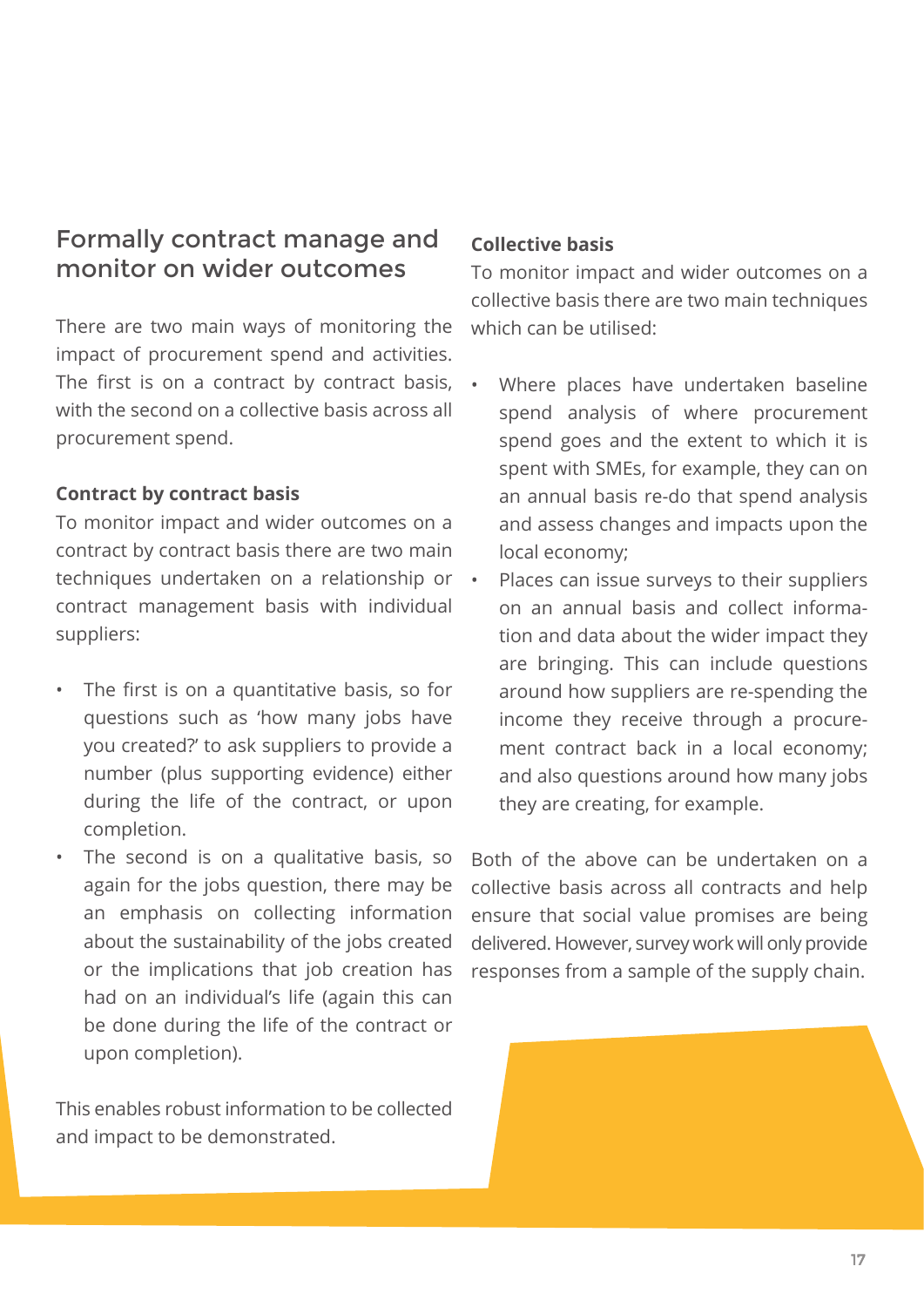

# Conclusion

Brexit presents a significant opportunity for UK Government and place based anchor institutions to re-shape legislation around public procurement and in turn how procurement is undertaken in policy, strategy and practice terms.

These are real opportune times to shift the narrative of procurement from one of compliance, bureaucracy and risk to one of progression, social value, and innovation. In this discussion paper, we have outlined the need for reinvigorated national level legislation around public procurement which is socially responsible, which 'beefs up' existing legislation and which is accompanied by an associated policy framework. We have also outlined the steps which places need to go through to progress the way they do procurement – the steps should not be treated in isolation but as part of a joined-up

approach to reframing how we procure for the benefit of local economies and in addressing social and environmental challenges. These steps should become the norm to all procurement processes, with socially responsible legislation simply the frame for a shift in culture amongst both procurers and suppliers.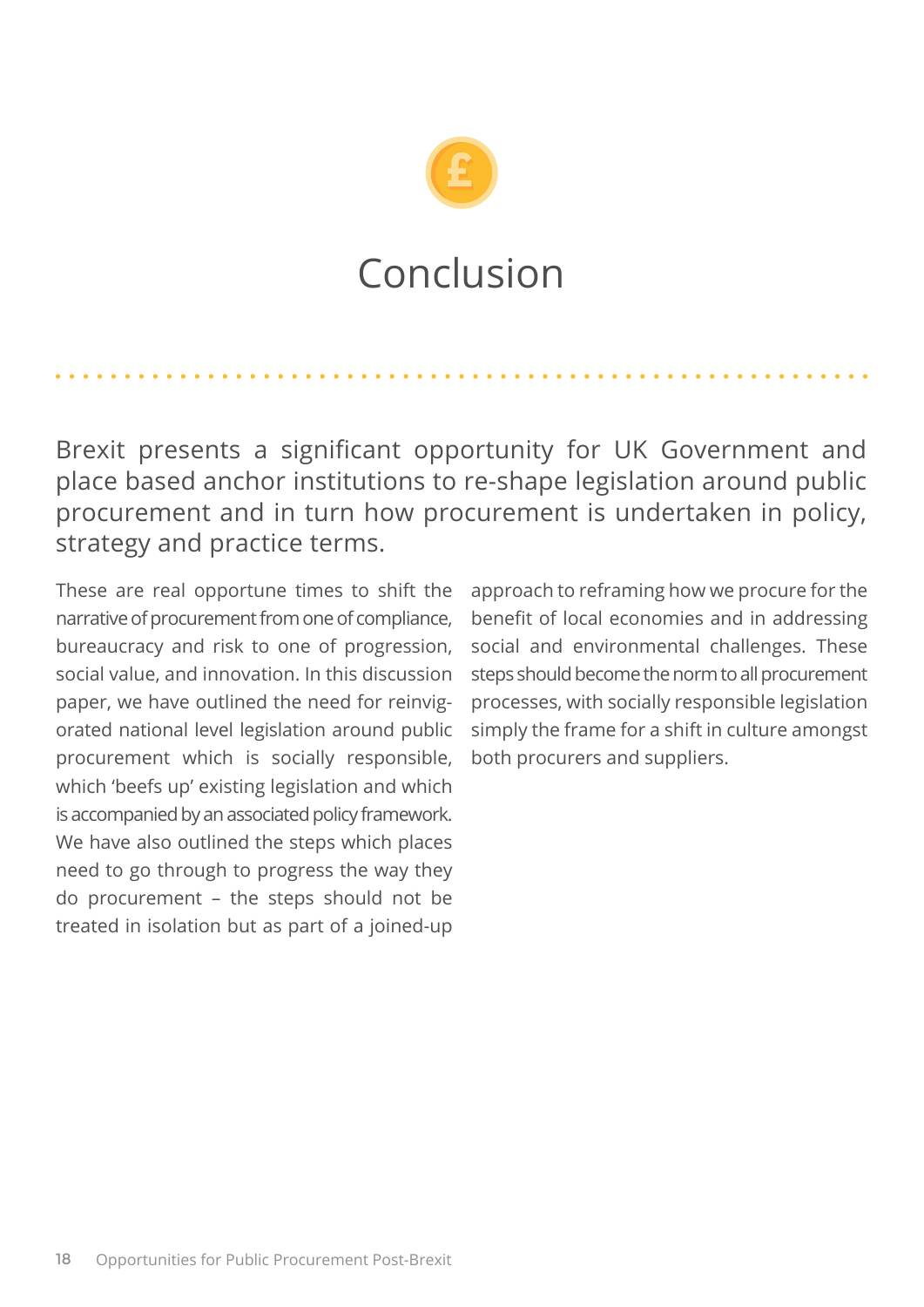# **About the author and CLES' work**

**This discussion paper was written by the Deputy Chief Executive of CLES, Matthew Jackson. Matthew is one of the leading experts in progressive public procurement in Europe. He is the Lead Expert for the URBACT III Programme's Procure network, which is seeking to progress procurement policy and practice in 11 cities across Europe. He is also an advisor to the EU Urban Agenda Partnership on Responsible and Innovative Public Procurement. Matthew leads CLES' work on local wealth building, including collaborative work in Preston, and has led on CLES' work on public procurement for the last 10 years.** 

**Key recent publications include:** 

- **• Jackson, M. (2017) The Power of Procurement II: the policy and practice of Manchester City Council – 10 years on. https://cles.org.uk/our-work/ publications/the-power-of-procurement-2/**
- **• Jackson, M. and McInroy, N. (2017) Community Wealth Building through Anchor Institutions. https://cles.org.uk/wp-content/uploads/2017/02/ Community-Wealth-Building-through-Anchor-Institutions\_01\_02\_17.pdf**

**For more information, please contact Matthew on 0161 236 7036 or by email: matthewjackson@cles.org.uk**